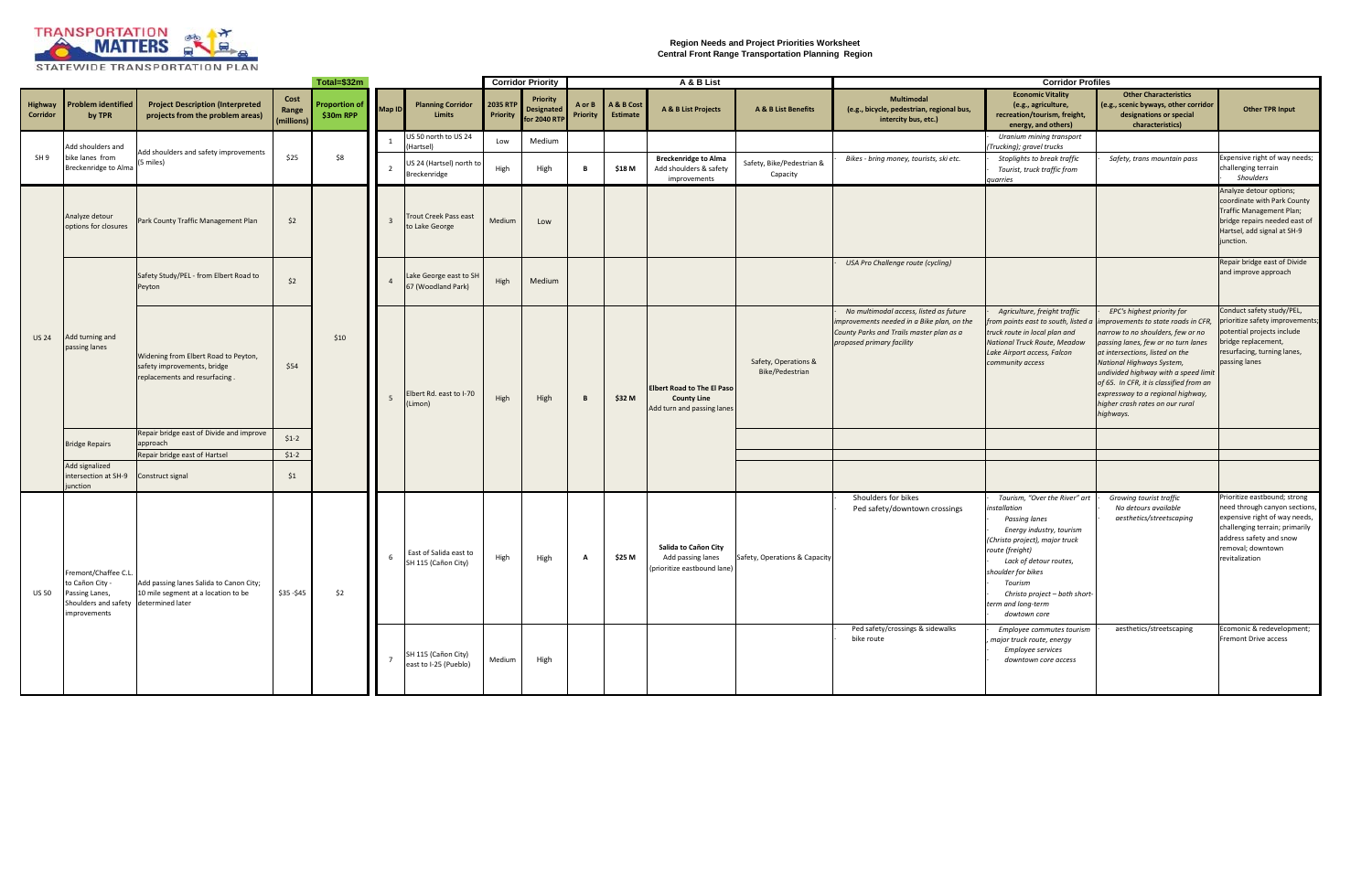| Total=\$32m                |                                                                                                                    |                                                                                                                                                                                                                                       |                             |                                  |               |                                                                       | <b>Corridor Priority</b> |                                               | A & B List         |                               |                                                                                                                              |                                                      | <b>Corridor Profiles</b>                                                                                                                                                                                                     |                                                                                                                                                                                                                                                                                 |                                                                                                                                                                                                                                                                                                                                                                 |                                                                                                                                                                                                                                                                                           |
|----------------------------|--------------------------------------------------------------------------------------------------------------------|---------------------------------------------------------------------------------------------------------------------------------------------------------------------------------------------------------------------------------------|-----------------------------|----------------------------------|---------------|-----------------------------------------------------------------------|--------------------------|-----------------------------------------------|--------------------|-------------------------------|------------------------------------------------------------------------------------------------------------------------------|------------------------------------------------------|------------------------------------------------------------------------------------------------------------------------------------------------------------------------------------------------------------------------------|---------------------------------------------------------------------------------------------------------------------------------------------------------------------------------------------------------------------------------------------------------------------------------|-----------------------------------------------------------------------------------------------------------------------------------------------------------------------------------------------------------------------------------------------------------------------------------------------------------------------------------------------------------------|-------------------------------------------------------------------------------------------------------------------------------------------------------------------------------------------------------------------------------------------------------------------------------------------|
| <b>Highway</b><br>Corridor | <b>Problem identified</b><br>by TPR                                                                                | <b>Project Description (Interpreted</b><br>projects from the problem areas)                                                                                                                                                           | Cost<br>Range<br>(millions) | <b>roportion of</b><br>\$30m RPP | <b>Map ID</b> | <b>Planning Corridor</b><br><b>Limits</b>                             | 2035 RTF<br>Priority     | <b>Priority</b><br>Designated<br>for 2040 RTF | A or B<br>Priority | A & B Cost<br><b>Estimate</b> | A & B List Projects                                                                                                          | <b>A &amp; B List Benefits</b>                       | <b>Multimodal</b><br>(e.g., bicycle, pedestrian, regional bus,<br>intercity bus, etc.)                                                                                                                                       | <b>Economic Vitality</b><br>(e.g., agriculture,<br>recreation/tourism, freight,<br>energy, and others)                                                                                                                                                                          | <b>Other Characteristics</b><br>(e.g., scenic byways, other corridor<br>designations or special<br>characteristics)                                                                                                                                                                                                                                             | <b>Other TPR Input</b>                                                                                                                                                                                                                                                                    |
| SH 67                      | North of Florence<br>Safety Shoulder<br>Widening and Bike<br>Lanes                                                 | Traffic safety, multimodal improvements,<br>paved bike path at high school,<br>pedestrian/bike lane striping on bridge<br>over the Arkansas River; drainage<br>improvements & tree removal                                            | $$1-2$                      |                                  |               | Wetmore north to US                                                   | Low                      | Medium                                        | $\mathbf{A}$       | \$7 M                         | SH67/SH115 Intersection;<br><b>Arkansas River Bridge</b><br>Improve SH 115<br>intersection & Arkansas<br><b>River Bridge</b> | Operations, Environment,<br>Bike/Pedestrian & Safety |                                                                                                                                                                                                                              | Safety at intersections, oil<br>and gas exploration and mineral<br>extraction, design changes<br>needed<br>Employee commute from<br>West Cliff/ Silver Cliff to Canon -                                                                                                         |                                                                                                                                                                                                                                                                                                                                                                 | See Corridor 14 -<br>Improvements for SH 115<br>intersection & Arkansas River<br>Bridge.                                                                                                                                                                                                  |
|                            | South of Florence -<br>Safety Shoulder<br><b>Widening and Bike</b><br>Lanes                                        | Widen Shoulders or a 10 foot bike path<br>from Florence south to the prison                                                                                                                                                           | $$3-$4$                     | $\overline{2}$                   |               | Victor north to Divide                                                | Medium                   | High                                          |                    |                               |                                                                                                                              |                                                      |                                                                                                                                                                                                                              | Mining traffic - fuel, parts,<br>construction material                                                                                                                                                                                                                          | Divide to Cripple Creek State<br>POW/MIA Highway (2013)                                                                                                                                                                                                                                                                                                         | Cripple Creek to Divide -<br>improve pavement conditions,<br>Safety improvements, conduct<br>illumination study                                                                                                                                                                           |
|                            | SH 67/SH 115 install<br>signal and improve<br>drainage                                                             | Install signal and improve drainage (RAMF<br>Project)                                                                                                                                                                                 | $$5-6$                      |                                  | 10            | <b>Woodland Park north</b><br>to Sedalia                              |                          | Low<br>Low                                    |                    |                               |                                                                                                                              |                                                      |                                                                                                                                                                                                                              |                                                                                                                                                                                                                                                                                 |                                                                                                                                                                                                                                                                                                                                                                 |                                                                                                                                                                                                                                                                                           |
|                            | Improve pavement<br>conditions and<br>Creek                                                                        | Cripple Creek to Divide - Safety and<br>geometrics to Cripple Shoulder Widening, Illumination Study                                                                                                                                   | $$60 - $78$                 |                                  |               |                                                                       |                          |                                               |                    |                               |                                                                                                                              |                                                      |                                                                                                                                                                                                                              |                                                                                                                                                                                                                                                                                 |                                                                                                                                                                                                                                                                                                                                                                 |                                                                                                                                                                                                                                                                                           |
| SH 69                      | Westcliffe to Texas<br>Creek - Safety and<br>Shoulder Widening                                                     | Widen shoulders throughout Custer and<br>Fremont Counties and safety<br>improvements (curve) north of Westcliffe                                                                                                                      | \$35-40                     |                                  | 11            | <b>US 160</b><br>Custer/Huerfano Cnty<br>north to US 50 (Texas<br>Cr) | Medium                   | Medium                                        |                    |                               |                                                                                                                              |                                                      |                                                                                                                                                                                                                              | Tourist, transit, and bicycle<br>traffic                                                                                                                                                                                                                                        |                                                                                                                                                                                                                                                                                                                                                                 | Westcliffe to Texas Creek -<br>safety and shoulder widening;<br>improve Hillside Bridge at<br>Fremont County boundary                                                                                                                                                                     |
|                            | mprove Hillside<br><b>Bridge at Fremont</b><br>County boundary                                                     | <b>Bridge Improvements</b>                                                                                                                                                                                                            | $$1-$2$                     |                                  |               |                                                                       |                          |                                               |                    |                               |                                                                                                                              |                                                      |                                                                                                                                                                                                                              |                                                                                                                                                                                                                                                                                 |                                                                                                                                                                                                                                                                                                                                                                 |                                                                                                                                                                                                                                                                                           |
| SH 94                      | mprove pavement<br>conditions                                                                                      | Pavement overlay MP 17-35                                                                                                                                                                                                             | \$10                        |                                  | 12            | Ellicott east to US 40                                                | Medium                   | Medium                                        |                    |                               |                                                                                                                              |                                                      | No multimodal access, listed as<br>improvements needed in Bike Plan, no                                                                                                                                                      | Agriculture and military<br>access to Schriever AFB and the                                                                                                                                                                                                                     | EPC's second highest priority for   Improve pavement conditions,<br>nprovements to state roads in CFR,                                                                                                                                                                                                                                                          | Curtis Road to Ellicott - add                                                                                                                                                                                                                                                             |
| SH 96                      | McKenzie Junction -<br>(SH 165) to Wetmore<br>safety, shoulder<br>widening, pull out<br>areas and passing<br>lanes | Improve safety, widen shoulders, add<br>passing lanes and pull out areas (MP 16-                                                                                                                                                      | \$15                        |                                  | 13            | Nestcliffe east to I-25<br>(Pueblo)                                   | Medium                   | Medium                                        |                    |                               |                                                                                                                              |                                                      | Pullouts – better passing lanes for safety                                                                                                                                                                                   | A lot of bicycles and<br>motorcycles ride this route                                                                                                                                                                                                                            |                                                                                                                                                                                                                                                                                                                                                                 | McKenzie Junction to<br>Wetmore - safety, shoulder<br>widening, pull outs, and<br>passing lanes, improve<br>pavement east of Wetmore                                                                                                                                                      |
|                            | mprove pavement<br>east of Wetmore                                                                                 | 4 miles of 1 inch mil with 2.5 inches of<br>paving (MP 25-29)                                                                                                                                                                         | \$2                         |                                  |               |                                                                       |                          |                                               |                    |                               |                                                                                                                              |                                                      |                                                                                                                                                                                                                              |                                                                                                                                                                                                                                                                                 |                                                                                                                                                                                                                                                                                                                                                                 |                                                                                                                                                                                                                                                                                           |
| SH 115                     | Widen shoulders to<br>improve safety and<br>accommodate bikes<br>from Cañon City to<br>Florence to Penrose;        | Cañon City to Florence - Widen shoulders<br>to 6'. Curb and gutter in urban locations.<br>Widen 3 bridges to accommodate bicycles<br>and a sidewalk for pedestrians; On or off-<br>system bike lane/path needed (MP 0-8 - 8<br>miles) | \$18                        | \$7                              | 14            | US 50 (Cañon City east)<br>to US 50 (Penrose)                         | High                     | High                                          |                    |                               |                                                                                                                              |                                                      | Bike safety - we have a growing biking<br>community<br>Route off highway<br>Local route pavement for 115 detour (3rd commutes<br>and 5th Streets)<br>pedestrian safety/sidewalks & crossings<br>Off-highway bike path needed | This is a huge commuter<br>corridor<br>Energy, industry, employee<br>Relocate stoplight at<br>Frasier, traffic circle or "T"<br>intersection at Main/Church Ave.<br>Employment commute<br>Oil extraction and<br>transportation, possible coal<br>mine<br>commercial development | A need to improve road between Widen shoulders to improve<br>SH 50 and 115, Ash to Reynolds Ave.<br>Move signal at SH 67 and<br>improve drainage; make<br>improvements to Arkansas River<br>bridge and at Frasier to<br>accommodate bicycle and pedestrian available for plows and cyclists<br>mobility; add bike path south of<br>Florence to the penitentiary | safety and accommodate bikes<br>from Canon City to Florence to<br>Penrose; widen bridges for<br>multimodal mobility; existing<br>guardrail reduces space<br>between Brookside and<br>Florence; may include off-<br>system improvements<br>Safety for bicyclists<br>Move intersection at67 |
|                            |                                                                                                                    | Florence to Penrose - Widen shoulders to<br>6', widen 2 bridges to accommodate<br>bicycles and sidewalks for pedestrians.<br>Traffic signals and safety improvements at<br>SH 67 and SH 120 intersections. (MP 8-15)                  | \$21                        |                                  | 15            | US 50 north to Colo<br>Spgs limit                                     | High                     | High                                          |                    |                               |                                                                                                                              |                                                      | · Bike traffic<br>On the County Parks and Trails master<br>plan as a proposed primary facility                                                                                                                               | · Lots of commuters<br>Employee commutes,<br>military, tourism, Federal and<br>State prison traffic<br><b>Employment commute</b>                                                                                                                                                | $\cdot$ There have been many<br>mprovements to this road, there are<br>shoulders and passing lanes,<br>capacity and congestion do not seem<br>to be an issue                                                                                                                                                                                                    |                                                                                                                                                                                                                                                                                           |
|                            | Extend 4 lanes from<br>Penrose to Colorado<br>Springs, Add passing<br>lanes                                        | Add approximately 1.5 miles of new<br>passing lanes and approximately 8.5 miles<br>of continuation of 4 lane (MP -15-39);<br>Rock Creek Bridge replacement is priority                                                                | \$18                        |                                  |               |                                                                       |                          |                                               | A                  | \$18 M                        | Cañon City to Colorado<br><b>Springs</b><br>Add passing lanes &<br>improve bike and ped.<br>safety at intersections.         | Safety, Bike/Pedestrian &<br>Capacity                |                                                                                                                                                                                                                              |                                                                                                                                                                                                                                                                                 |                                                                                                                                                                                                                                                                                                                                                                 | Option to extend 4 lanes from<br>Penrose to Colo Spgs, Rock<br>Creek bridge replacement;<br>safety                                                                                                                                                                                        |